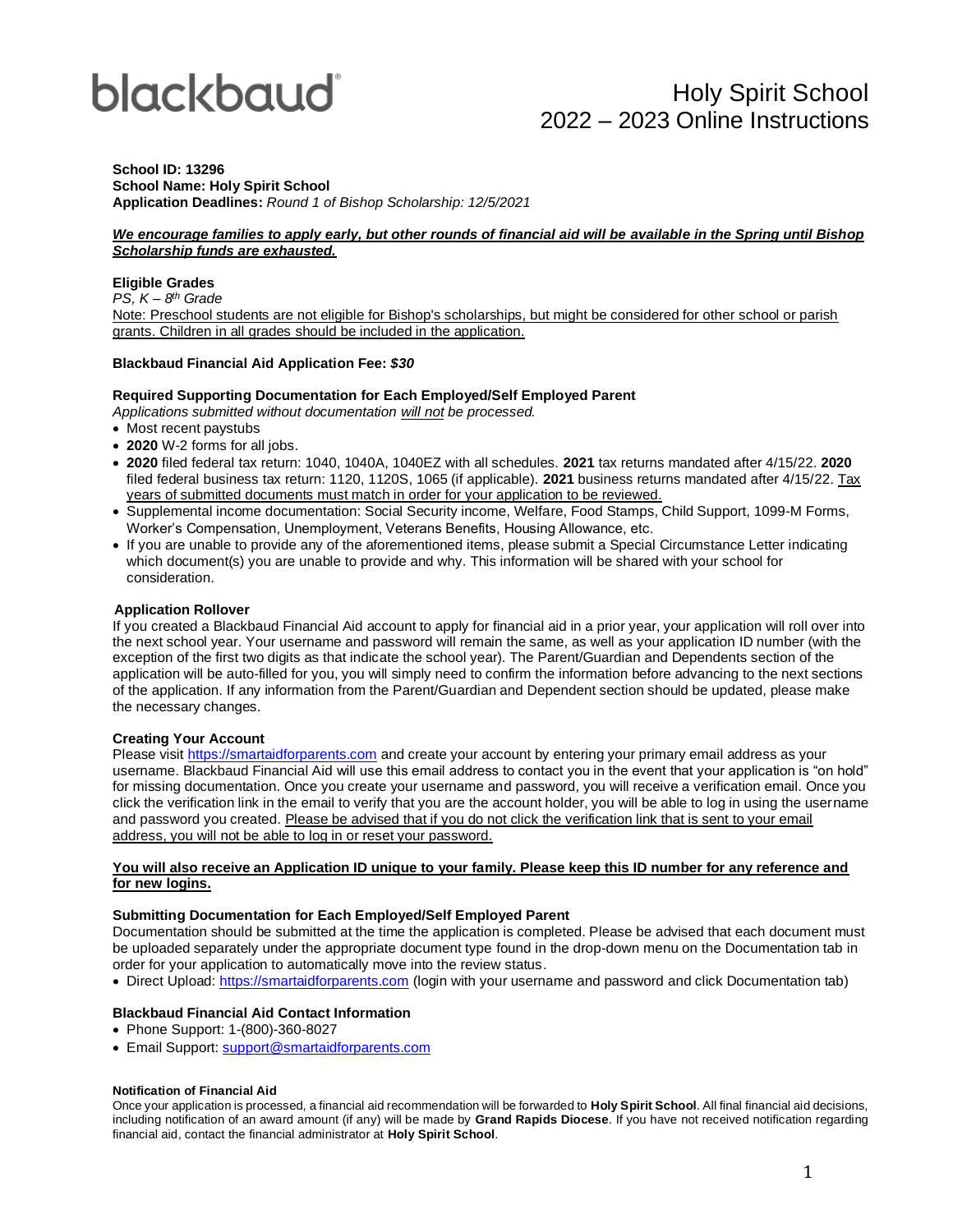## blackbaud

### Holy Spirit School 2022 – 2023 Online Instructions

#### **1. Online Application**

Visit[: https://smartaidforparents.com](http://www.smartaidforparents.com/)

#### **2. Section 1 – Household Information**

Parent/Guardian: Enter the parent or guardian's contact information. Dependent: Enter all dependents that live in the household. For dependents in college/private schools not part of the Diocese, select the "attending another private school" status option.

#### **3. Section 2 – Selecting A School**

Enter your school's five-digit code or name in the search box and click the green magnifying glass icon. If you want to search for schools near you that are participating in the Blackbaud Financial Aid program, you can search by city and state. Make your selection by checking the select check box. Once a school or multiple schools are selected, you will then need to select the student(s) you wish to apply for aid at the appropriate school(s). On the following page, you will then need to select the upcoming grade for the student and student code (select your parish code if you are a parishioner or "NonParish" if you are not a parishioner).Clicking "next" after each section will allow you to move on to each subsequent section.

#### **4. Section 3 – Income & Expenses**

Enter any income the household receives; employment, business or supplemental. If the work status is selected as 'employed', 'self-employed', 'unemployed, receiving benefits', or 'disabled, receiving benefits,' you will be required to enter this income source in the appropriate section before moving through the application. Please enter all expenses as they pertain to your household.

#### **5. Section 4 – Assets & Debts**

Enter all assets and debts as they pertain to your household.

#### **6. Section 5 – Special Circumstances**

Check off any special circumstance that pertains to your household. If no option available best describes your household's circumstance, please check 'other' and describe your situation. This information is confidential and will only be available to designated School Administration and Blackbaud Financial Aid staff.

#### **Section 6 – Submit**

Please select the appropriate Family Code (Parishioner or Non-Parishioner), agree to Blackbaud Financial Aid's terms and conditions, then click SUBMIT to pay the application fee and complete your online application.

#### **Please be sure to enter all fields with accuracy.**

#### Frequently Asked Questions

#### *Q: Who should complete this aid application?*

A: Whomever the child resides with should complete this application whether it is a parent, grandparent, aunt/uncle, or legal guardian. There is a section within the application where you can enter contributions from non-custodial parents and relatives.

*Q: Why do I need to input my spouse's information if I am remarried and they are not legally responsible for my children?*

A: Blackbaud Financial Aid's calculation works off of the total household income, therefore including all income, whether the party is legally responsible for your children or not. Our system however, does take into effect your spouse's expenses as well as their income. It is important to list all expenses that are asked of within the application.

#### *Q: I do not have the required tax documents. HELP!*

A: Include the most recent tax documentation you have available. If you are asked for a specific line from a tax document that you have not yet completed, please estimate the projected amount. If the document can't be provided, please click the check-box next to the required document. Then go to "Submit Documents" and choose the "Special Circumstance Letter" option from the drop down menu, and upload an explanation letter.

#### *Q: What if I want to edit my application?*

A: Once an application has been submitted and paid for it can **no longer be edited** by a parent. However, if changes are necessary, a written statement with the change (including the application ID), should be sent to [support@smartaidforparents.com.](mailto:support@smartaidforparents.com)

#### *Q: What code should I select at the 'Select a School" page?*

A: You must select a "Parish Code" from the drop-down list according to which parish you belong to. If you are not a parishioner in the Diocese, please select the "NonParish" code. All applications will be considered for financial aid, but it is important to select a parish code as the diocese requires it in order to be considered for the Bishop Scholarship.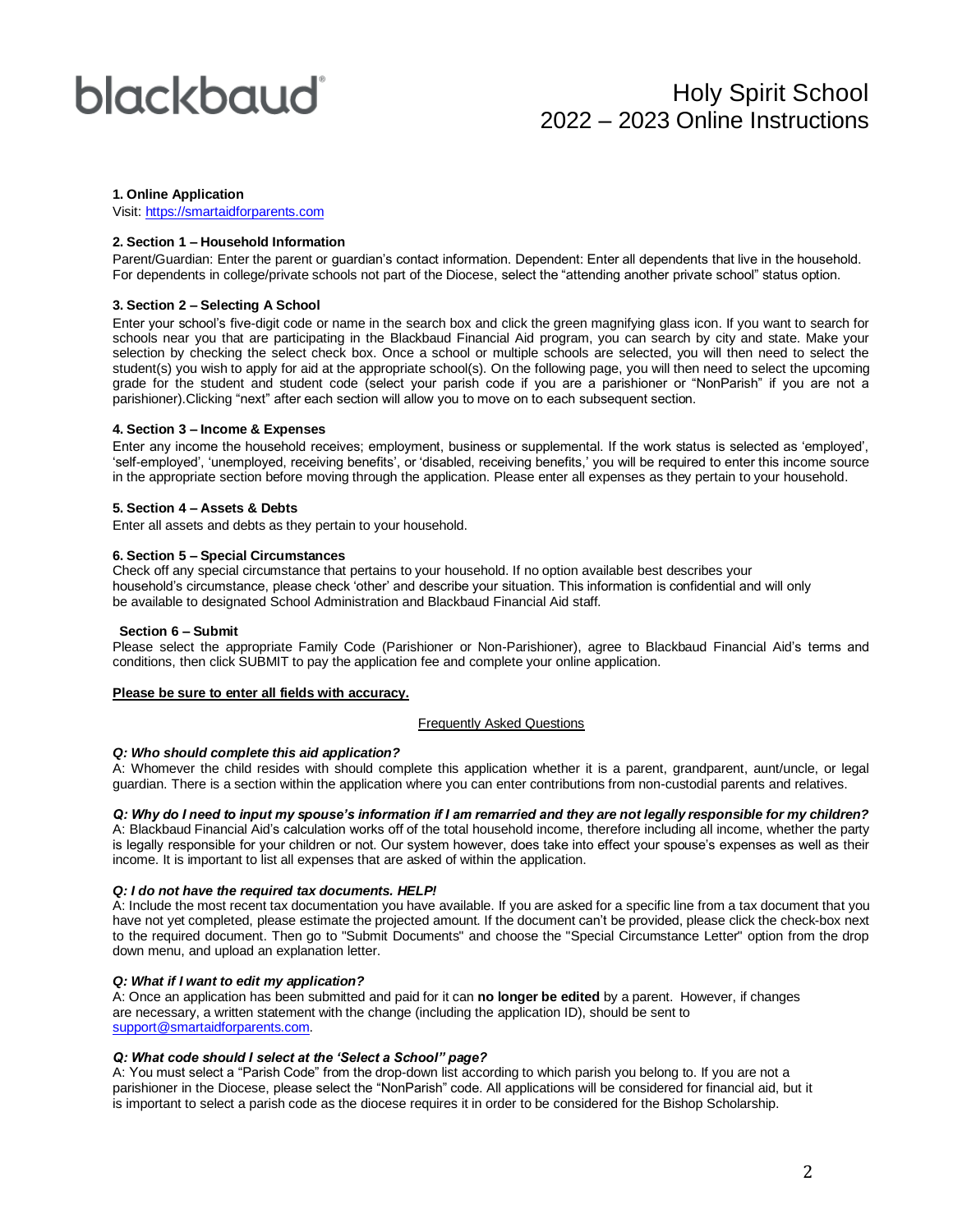### **blackbaud**

### **Grand Rapids Diocese Student Codes (Parish Code)**

*After selecting the school you wish to apply for, you will be asked to select the students' grade, student code (parish code), and tuition (if tuition is not mandated by the school.) Please select the code that pertains to the school and parish you belong to (in the diocese of Grand Rapids) from the drop-down menu. The list of student codes (parish codes) are listed below for your convenience:*

| <b>Student Code Name/Parish Code</b>             | <b>Student Code</b> |
|--------------------------------------------------|---------------------|
| Non-Parishioner (in the diocese of Grand Rapids) | <b>NonParish</b>    |
| <b>ALL SAINTS Fremont</b>                        | <b>AllSaintsF</b>   |
| <b>ASSUMPTION BVM Belmont</b>                    | <b>AsBVMBelmt</b>   |
| <b>BASILICA ST ADALBERT Grand Rapids</b>         | <b>StAdlbrtGR</b>   |
| <b>BLESSED SACRAMENT Grand Rapids</b>            | <b>BIsScrmtGR</b>   |
| <b>CATHEDRAL OF ST ANDREW Grand Rapids</b>       | <b>CStAndrwGR</b>   |
| <b>CHRIST THE KING Howard City</b>               | ChristTKHC          |
| <b>HOLY FAMILY Caledonia</b>                     | HlyFamCldn          |
| <b>HOLY FAMILY Sparta</b>                        | <b>HlyFamSprt</b>   |
| <b>HOLY NAME OF JESUS Wyoming</b>                | HNmJesusWy          |
| <b>HOLY REDEEMER Jenison</b>                     | <b>HRdmrJensn</b>   |
| <b>HOLY SPIRIT Grand Rapids</b>                  | <b>HSpiritGR</b>    |
| <b>HOLY TRINITY Comstock Park</b>                | <b>HTrinityCP</b>   |
| <b>IMMACULATE HEART OF MARY Grand Rapids</b>     | <b>IHofMaryGR</b>   |
| LATIVIAN APOSTOLATE Grand Rapids                 | LatApostGR          |
| <b>MARY QUEEN OF APOSTLES Sand Lake</b>          | MQApstlsSL          |
| <b>OUR LADY OF CONSOLATION Rockford</b>          | <b>OLConsItnR</b>   |
| OUR LADY OF FATIMA ST GREGORY Shelby             | OLFtmaShlb          |
| OUR LADY OF GRACE Muskegon                       | <b>OLGraceMkn</b>   |
| OUR LADY OF LA VANG Wyoming                      | OLLaVangWy          |
| OUR LADY OF SORROWS Grand Rapids                 | <b>OLSorrwsGR</b>   |
| <b>OUR LADY OF THE ASSUMPTION Rothbury</b>       | OLAssmptnR          |
| <b>OUR LADY OF THE LAKE Holland</b>              | OLLakeHInd          |
| PRINCE OF PEACE North Muskegon                   | PPeaceNMkn          |
| <b>SACRED HEART Evart</b>                        | SacredHrtE          |
| <b>SACRED HEART Grand Rapids</b>                 | SacredHrtG          |
| <b>SACRED HEART Muskegon Hts</b>                 | SacredHrtM          |
| SS PETER AND PAUL Grand Rapids                   | <b>SSPPaulGR</b>    |
| <b>SS PETER AND PAUL Ionia</b>                   | SSPPIonia           |
| <b>ST AGNES Marion</b>                           | StAgnesMrn          |
| <b>ST ALPHONSUS Grand Rapids</b>                 | StAlphonGR          |
| ST ANN ST IGNATIUS Baldwin                       | StAStIBldn          |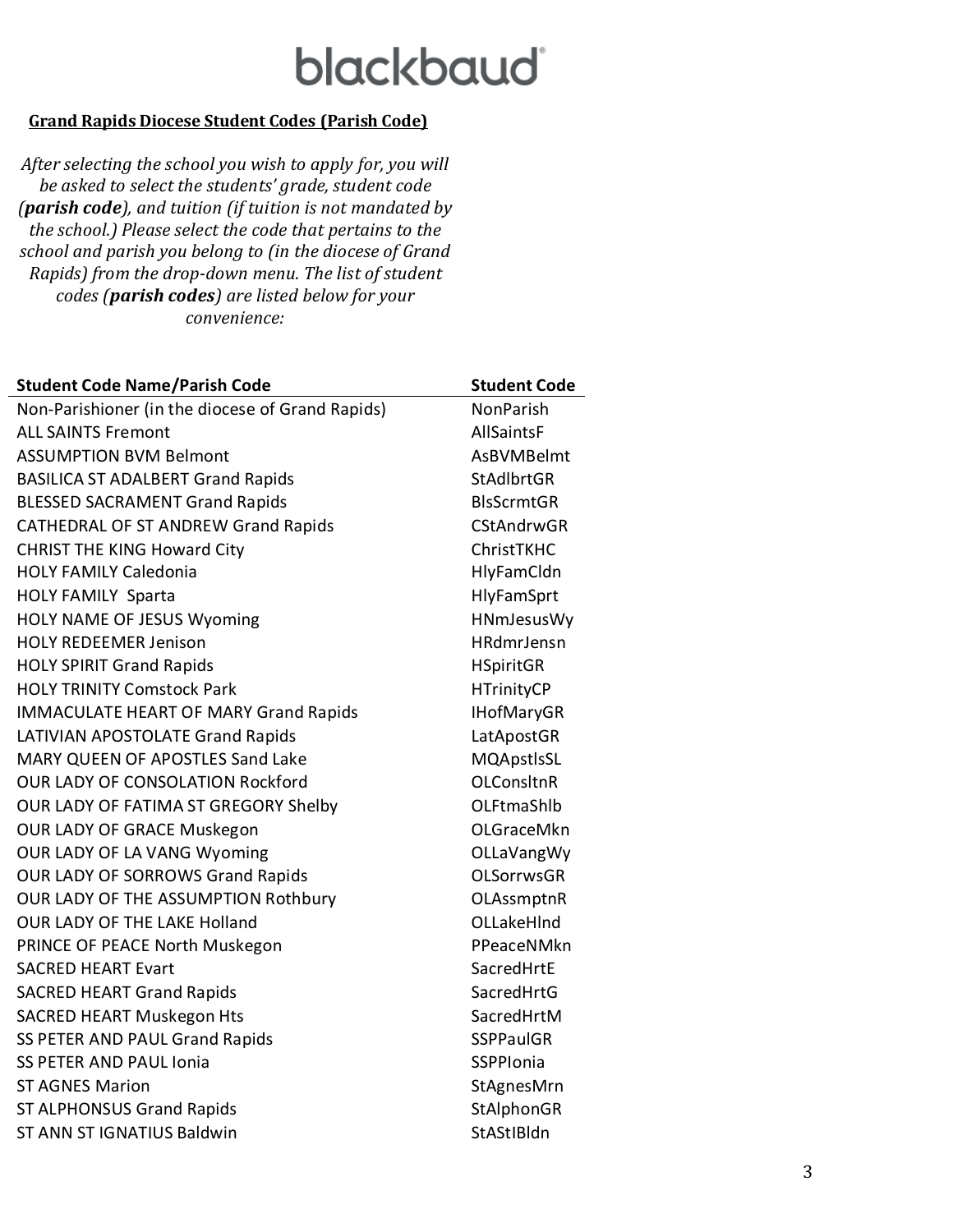| <b>ST ANNE Paris</b>                         | <b>StAnneP</b>    |
|----------------------------------------------|-------------------|
| <b>ST ANTHONY Saranac</b>                    | StAnthonyS        |
| ST ANTHONY OF PADUA Grand Rapids             | <b>StAPaduaGR</b> |
| ST BARTHOLOMEW OUR LADY OF GUADALUPE Newaygo | StBOLGdlpN        |
| ST BERNADETTE OF LOURDES Stanton             | <b>SBLourdesS</b> |
| <b>ST BERNARD Irons</b>                      | StBernardI        |
| <b>ST CATHERINE Ravenna</b>                  | StCathrnR         |
| <b>ST CHARLES Greenville</b>                 | <b>StCharlesG</b> |
| <b>ST DOMINIC Wyoming</b>                    | StDominicW        |
| <b>ST EDWARD Lake Odessa</b>                 | StEdwardLO        |
| <b>ST FRANCIS DE SALES Holland</b>           | StFdSalesH        |
| <b>ST FRANCIS DE SALES Lakeview</b>          | StFdSalesL        |
| ST FRANCIS DE SALES Muskegon                 | StFdSalesM        |
| ST FRANCIS XAVIER Conklin                    | <b>StFXavierC</b> |
| ST FRANCIS XAVIER SHRINE Grand Rapids        | <b>StFXavierG</b> |
| <b>ST ISIDORE Grand Rapids</b>               | <b>StIsidoreG</b> |
| <b>ST JAMES Grand Rapids</b>                 | <b>StJamesGR</b>  |
| <b>ST JAMES Montague</b>                     | <b>StJamesM</b>   |
| ST JEAN BAPTISTE Muskegon                    | StJBaptstM        |
| <b>ST JEROME Scottville</b>                  | <b>StJeromeS</b>  |
| <b>ST JOHN CANTIUS Free Soil</b>             | <b>SJCantiusF</b> |
| ST JOHN PAUL II Cedar Spring                 | <b>SJPaulIICS</b> |
| ST JOHN THE BAPTIST Claybanks                | <b>SJBaptistC</b> |
| ST JOHN THE BAPTIST Hubbardston              | SJBaptistH        |
| ST JOHN VIANNEY Wyoming                      | SJVianneyW        |
| ST JOSEPH Elbridge                           | StJosephE         |
| <b>ST JOSEPH Pewamo</b>                      | StJosephP         |
| <b>ST JOSEPH ST VINCENT Weare</b>            | SJSVincntW        |
| ST JOSEPH White Cloud                        | StJosephWC        |
| ST JOSEPH Wright                             | StJosephWt        |
| ST JOSEPH ST MARY Belding                    | StJStMaryB        |
| ST JOSEPH THE WORKER Wyoming                 | SJWorkerW         |
| <b>ST JUDE Grand Rapids</b>                  | StJudeGR          |
| <b>ST LUKE UNIVERSITY Allendale</b>          | SLukeUnivA        |
| <b>ST MARGARET Harvard</b>                   | SMargaretH        |
| ST MARGARET MARY ALACOQUE Edmore             | AlacoqueE         |
| <b>ST MARY Carson City</b>                   | StMaryCC          |
| <b>ST MARY Grand Rapids</b>                  | StMaryGR          |
| <b>ST MARY Lowell</b>                        | StMaryL           |
| <b>ST MARY Marne</b>                         | StMaryM           |
| ST MARY OF IMMACULATE CONCEPTION Muskegon    | SMIConcptM        |
| ST MARY Spring Lake                          | StMarySL          |
| ST. MARY MAGDALEN, Kentwood                  | StMaryMaKE        |
| ST. MARY OF THE WOODS, Lakewood Club         | StMaWoodLC        |
| ST. MARY/ST. JEROME, Custer                  | StMaStJaCU        |
| ST. MARY/ST. PAUL, Big Rapids                | <b>StMaStPaBR</b> |
| ST. MICHAEL, Coopersville                    | StMichaelC        |